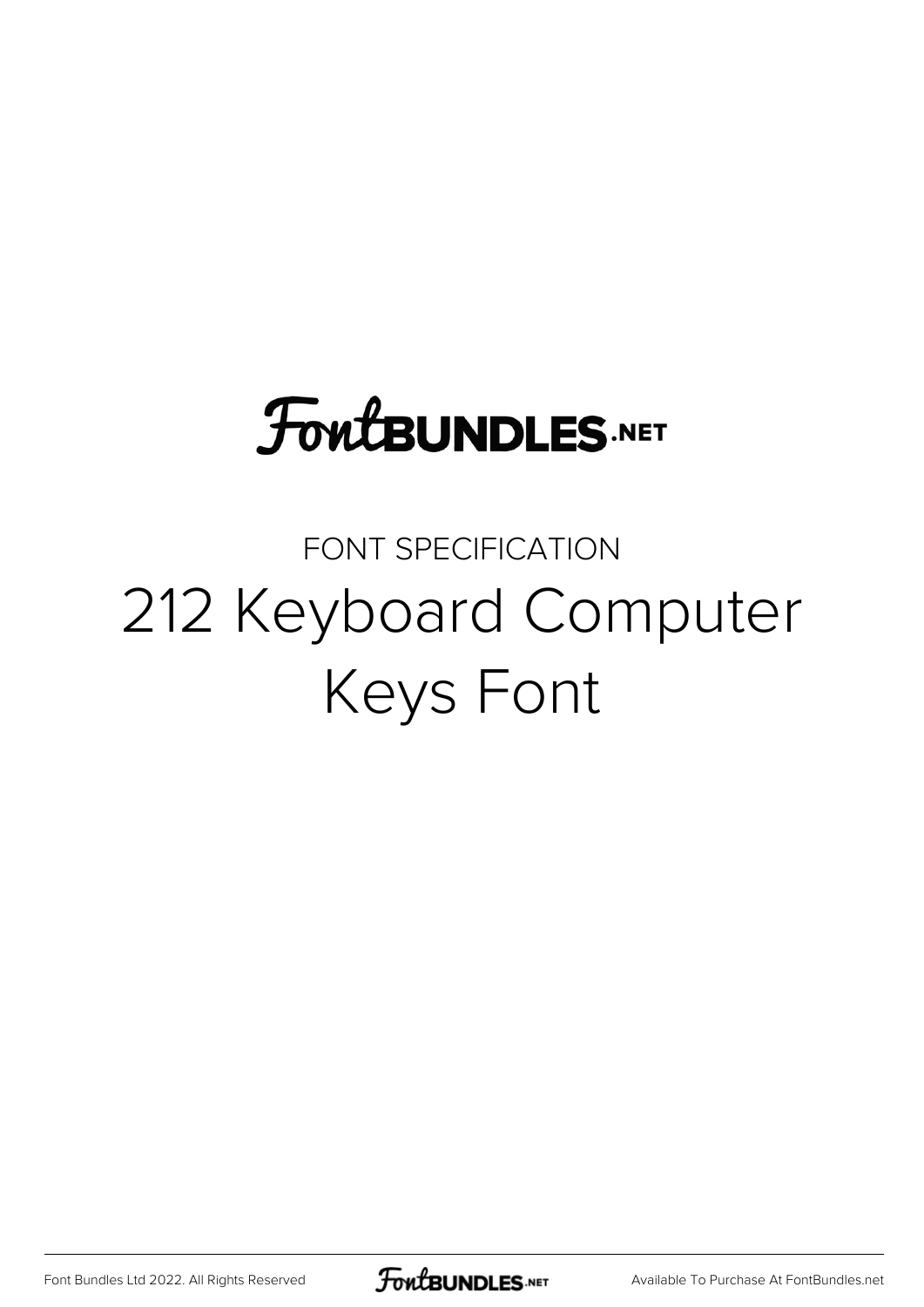## 212 Keyboard - Regular

**Uppercase Characters** 



Lowercase Characters



| п. | u | ъ. | 212<br>, Ku<br>™ ироалы.<br>ronis 1<br>Ш<br>١M<br>١N<br>w<br>ш, |
|----|---|----|-----------------------------------------------------------------|
|----|---|----|-----------------------------------------------------------------|

Numbers



#### **Punctuation and Symbols**

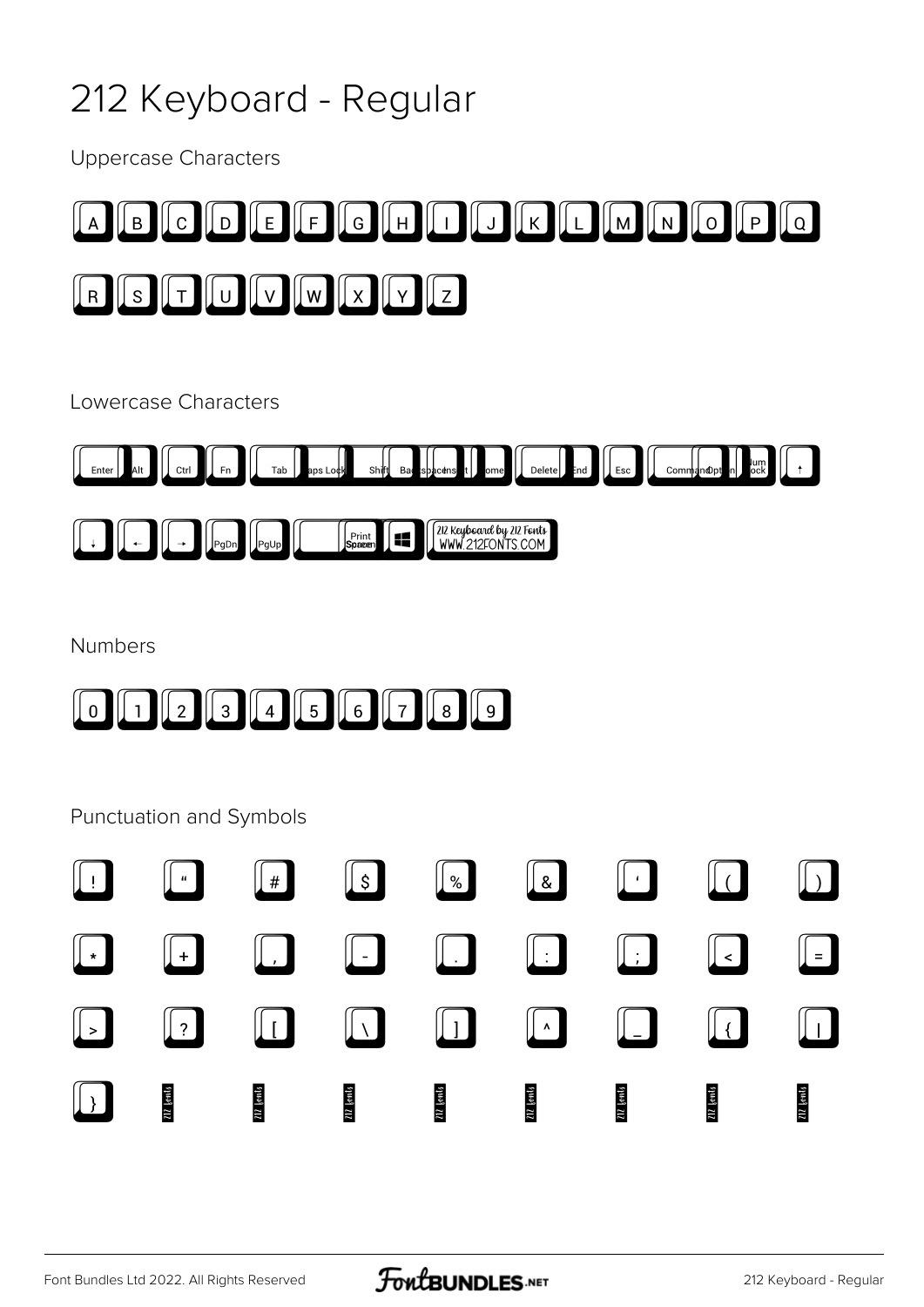

All Other Glyphs

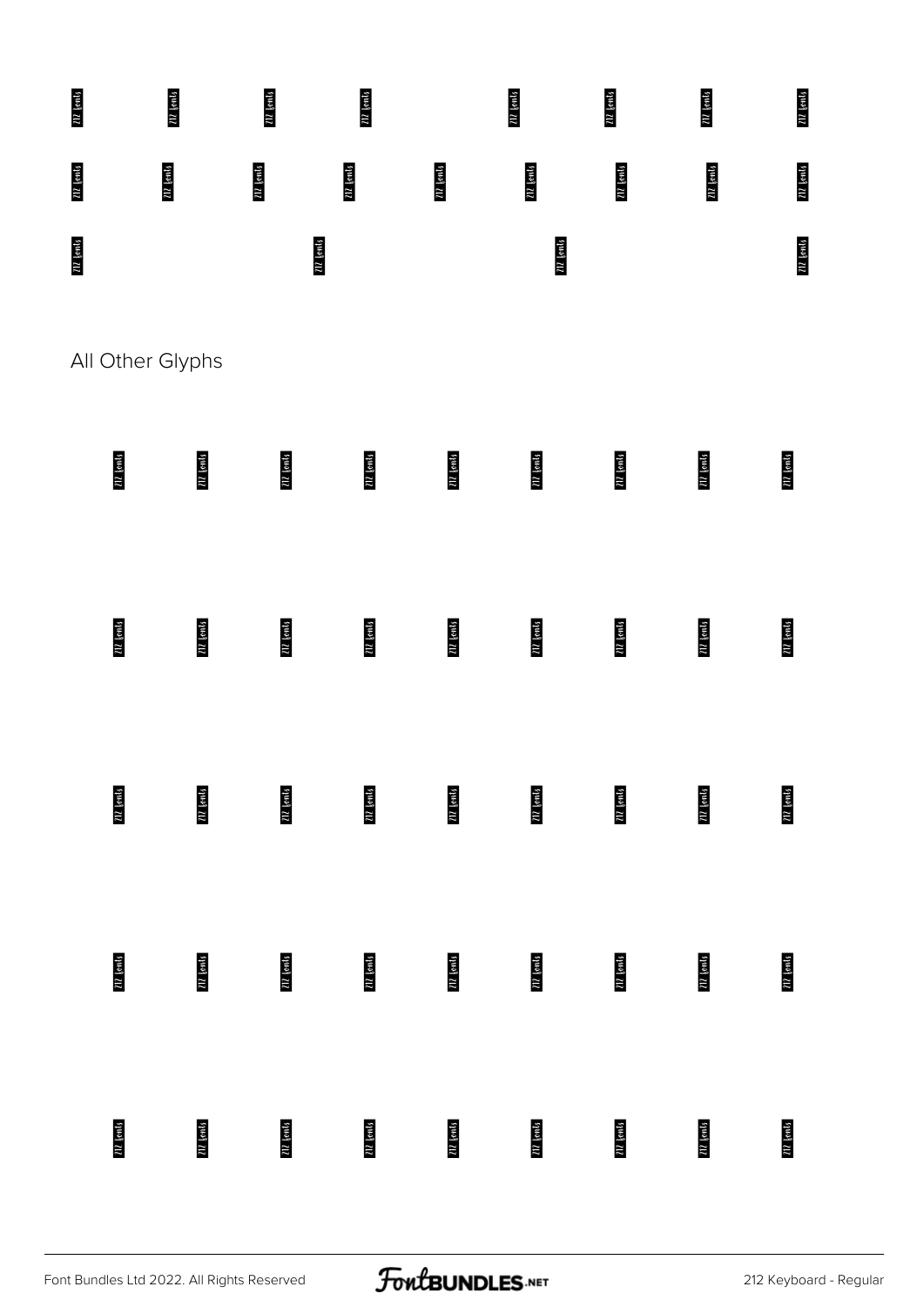

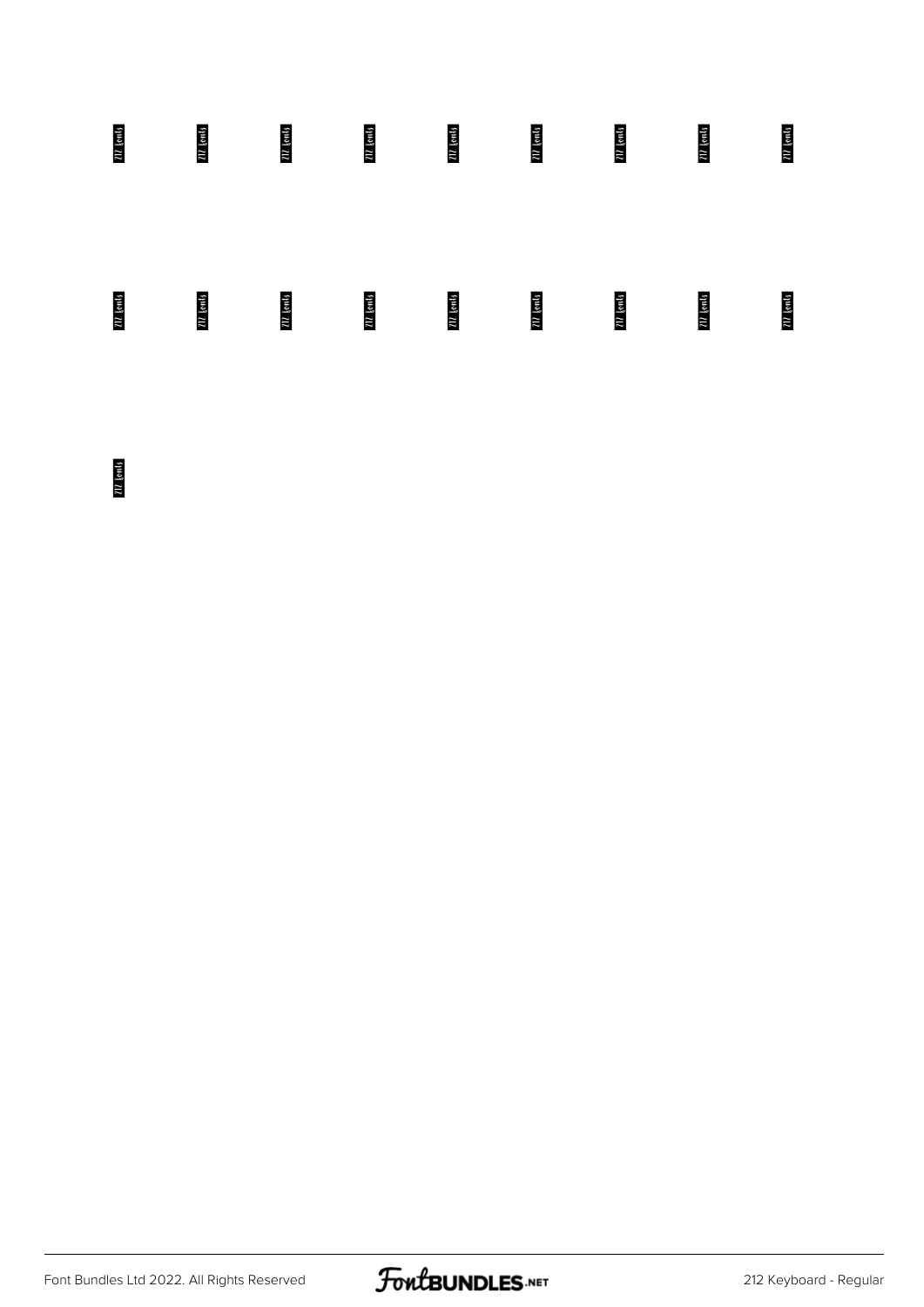## 212 Keyboard - Regular

**Uppercase Characters** 

|                                             | $\mathsf{B}$                         | $\lfloor$ C $\rfloor$ | $\parallel$ E $\parallel$<br>D     | $\parallel$ F $\parallel$                     | $\parallel$ G $\parallel$<br>   н |                                              | K                                   | $\lfloor M \rfloor$                           |              |
|---------------------------------------------|--------------------------------------|-----------------------|------------------------------------|-----------------------------------------------|-----------------------------------|----------------------------------------------|-------------------------------------|-----------------------------------------------|--------------|
| N                                           | $\overline{O}$                       | $\lceil P \rceil$     | R<br>$Q_{\parallel}$               | $\lceil S \rceil$                             | T<br>$\cup$                       | $\lfloor$ V $\rfloor$<br>$\lfloor w \rfloor$ | $\vert X \vert$                     | z <br>Y.                                      |              |
|                                             | Lowercase Characters                 |                       |                                    |                                               |                                   |                                              |                                     |                                               |              |
| Enter                                       | Alt                                  | Ctrl                  | Fn                                 | Tab                                           | Caps Lock                         | Shift                                        | Backspace                           | Home<br>Insert                                |              |
| Delete                                      | End                                  | Esc                   | Command                            | Option                                        | Num<br>Lock                       | $\uparrow$                                   |                                     | <u> </u> PgDn                                 | $[$ PgUp $]$ |
|                                             | Space                                | Print<br>Screen       | $\blacksquare$                     | 212 Keyboard by 212 Fonts<br>WWW.212FONTS.COM |                                   |                                              |                                     |                                               |              |
| <b>Numbers</b>                              |                                      |                       |                                    |                                               |                                   |                                              |                                     |                                               |              |
| $\mathbf 0$                                 |                                      | $2 \mid$              | $\left[4\right]$<br>3 <sub>3</sub> | $\lfloor 5 \rfloor$                           | $\lfloor 6 \rfloor$<br>$7 \mid$   | $\lfloor 8 \rfloor$                          | $\overline{\mathsf{L}}$             |                                               |              |
|                                             | Punctuation and Symbols              |                       |                                    |                                               |                                   |                                              |                                     |                                               |              |
| $\begin{bmatrix} \phantom{-} \end{bmatrix}$ | "                                    |                       | $\downarrow \#$                    | $\mathbb{L}$                                  | $\sqrt{2}$                        | $\sqrt{2}$                                   | $\begin{bmatrix} 1 \end{bmatrix}$   | $\Box$                                        | $\Box$       |
| $\left\  \cdot \right\ $                    | $\begin{bmatrix} \bot \end{bmatrix}$ |                       | $\left\  \cdot \right\ $           | $\Box$                                        | $\lfloor . \rfloor$               | $\lfloor \_ \rfloor$                         | $\left[\!\left[.\!\right]\!\right]$ | $\Box$                                        | $\vert$ =    |
| $\mathbb{L}$                                | $\left\lfloor  \right\rfloor$        |                       | $\mathbf{L}$                       | $\lfloor \cdot \rfloor$                       | $\begin{bmatrix} 1 \end{bmatrix}$ | $\begin{bmatrix} \bullet \\ \end{bmatrix}$   | $\lfloor \rfloor$                   | $\left  \begin{array}{c} \end{array} \right $ | $\perp$      |
|                                             |                                      |                       |                                    |                                               |                                   |                                              |                                     |                                               |              |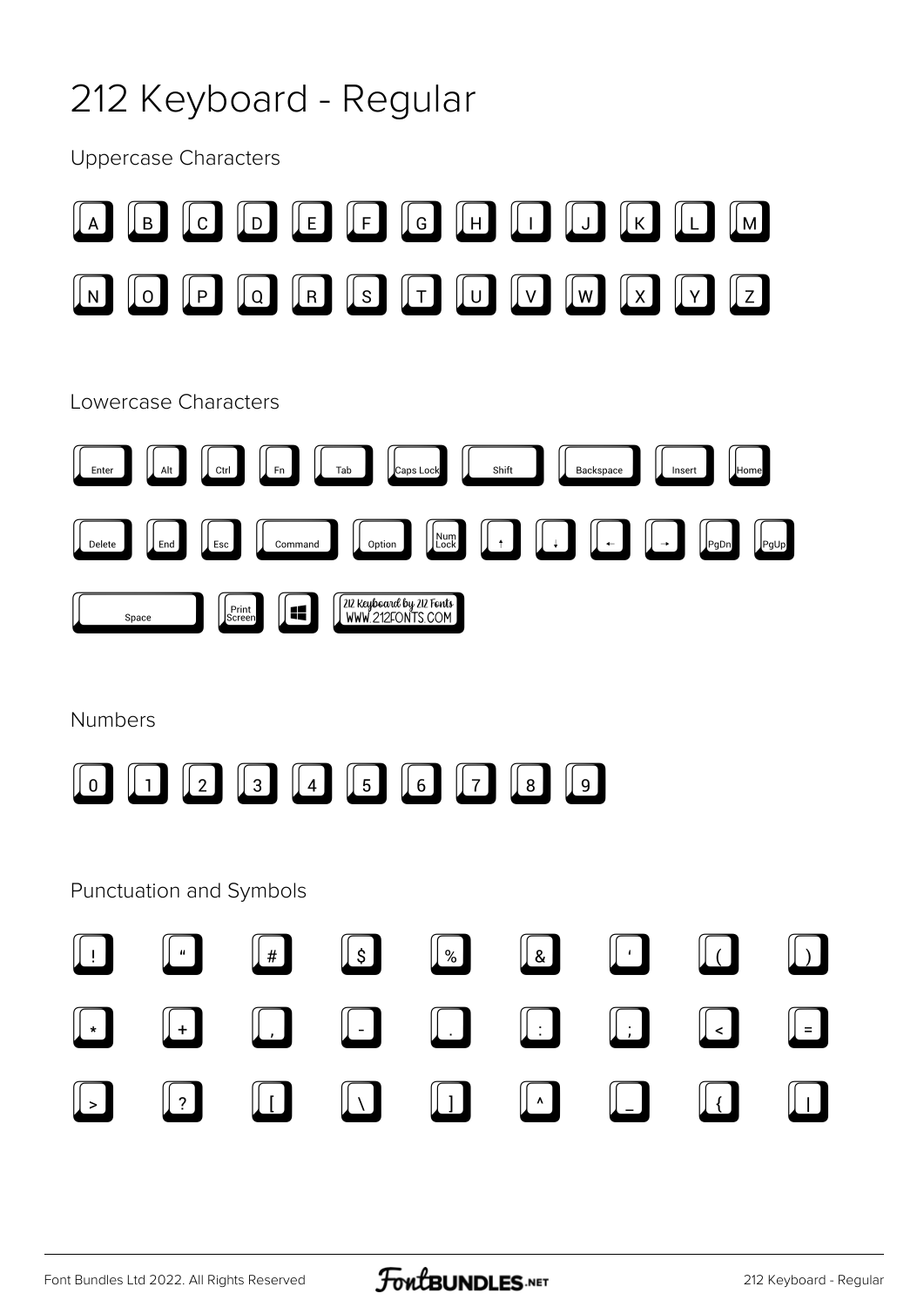

#### All Other Glyphs